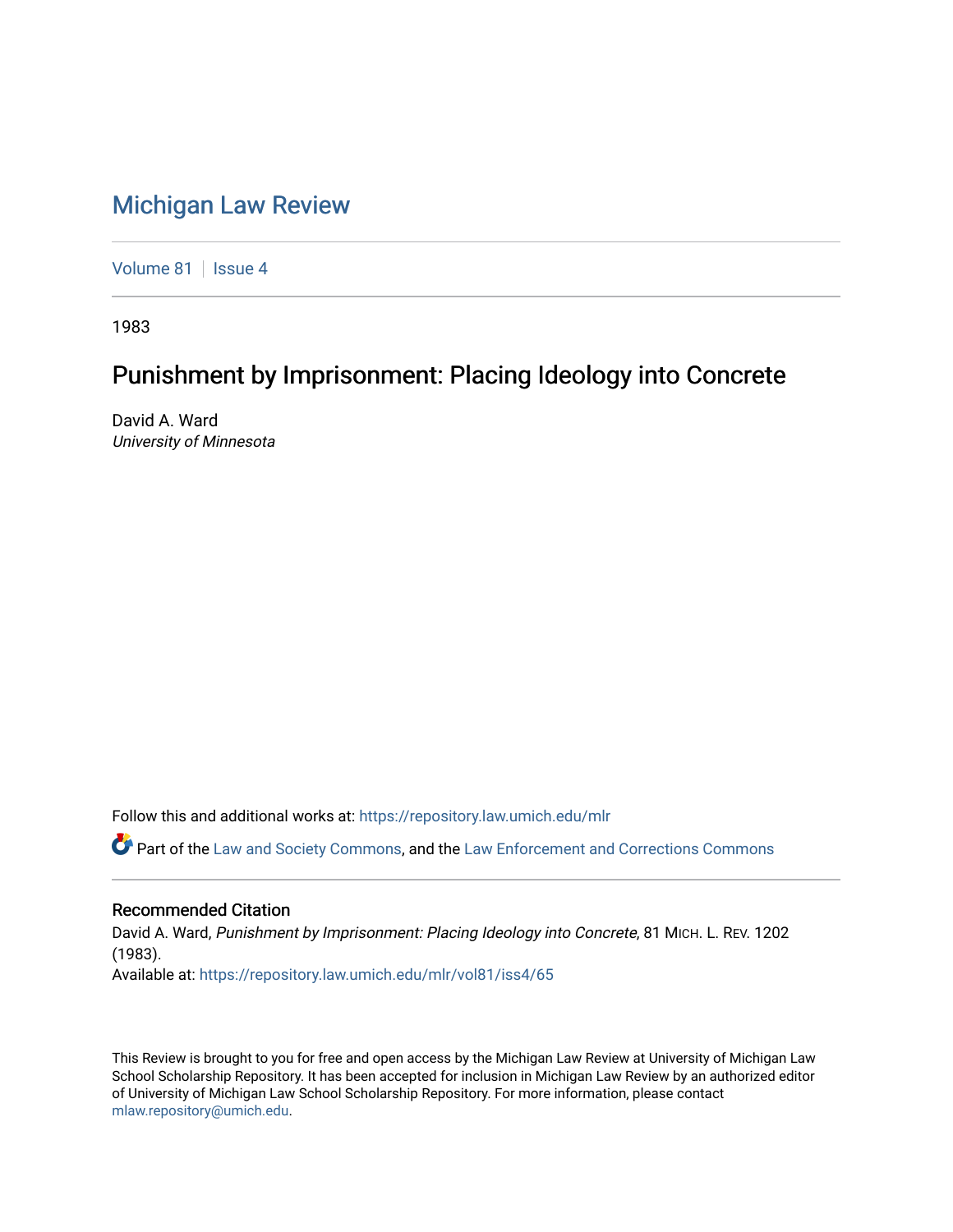### **PUNISHMENT BY IMPRISONMENT: PLACING IDEOLOGY INTO CONCRETE**

#### *JJavid A. Ward\**

IMPRISONMENT IN AMERICA: CHOOSING THE FUTURE. By *Michael Sherman* and *Gordon Hawkins·.* Chicago: University of Chicago Press. 1981. Pp. xi, 146. \$15.

When Americans think about punishing criminals, they do not think of probation or diversion t\_o community corrections programs. Punishment in America means long-term confinement in state penitentiaries. In *Imprisonment in America: Choosing the Future,* Michael Sherman and Gordon Hawkins argue that "[t]he core of contemporary difficulties" in penal policy "is the weight and power of the traditional American fusion of punishment and incarceration" (p. 122). The authors raise this argument at the right time. Prison populations in many states are approaching or exceeding the rated capacities of many facilities, forcing policy decisions not only for prison administrators and legislators, but also for federal judges. Sherman and Hawkins review the major issues regarding new prison construction, the problems of using statistics to formulate new penal policy, and the monopoly that imprisonment holds among all punitive sanctions. These are important considerations on an important public policy problem. The comments which follow are intended to elaborate the discussion begun by Sherman and Hawkins.

#### I. THE PRISON CONSTRUCTION DEBATE

Overcrowded prisons seem to provoke two main reactions from informed commentators. Those who argue that incarceration is the appropriate penalty for crime cite crowded prisons as a justification for building more penitentiaries. Others, believing incarceration to be ineffective, overused, and so harsh that inmates come out of prison worse risks than when they entered, argue that a moratorium on prison construction would compel a diminished reliance on imprisonment and more rational decisions about who is to be imprisoned. In surveying the arguments, the authors emphasize the cost, permanence, and increasing populations associated with new prisons as factors weighing against new construction (pp. 12-17). They cite public demands for punishment, the inadequacy, even the unconstitutionality, of living conditions in many prisons, and the need to sentence offenders for reasons of justice rather than the availability of penitentiary space (pp. 17-21). While all of these concerns are relevant, recent developments may have altered their relative importance.

<sup>\*</sup> Professor of Sociology, University of Minnesota; Visiting Professor of Law, University of California Law School (Boalt Hall) 1983. **B.A.** Colby College, 1955; Ph.D. University of Illinois, 1960. - Ed.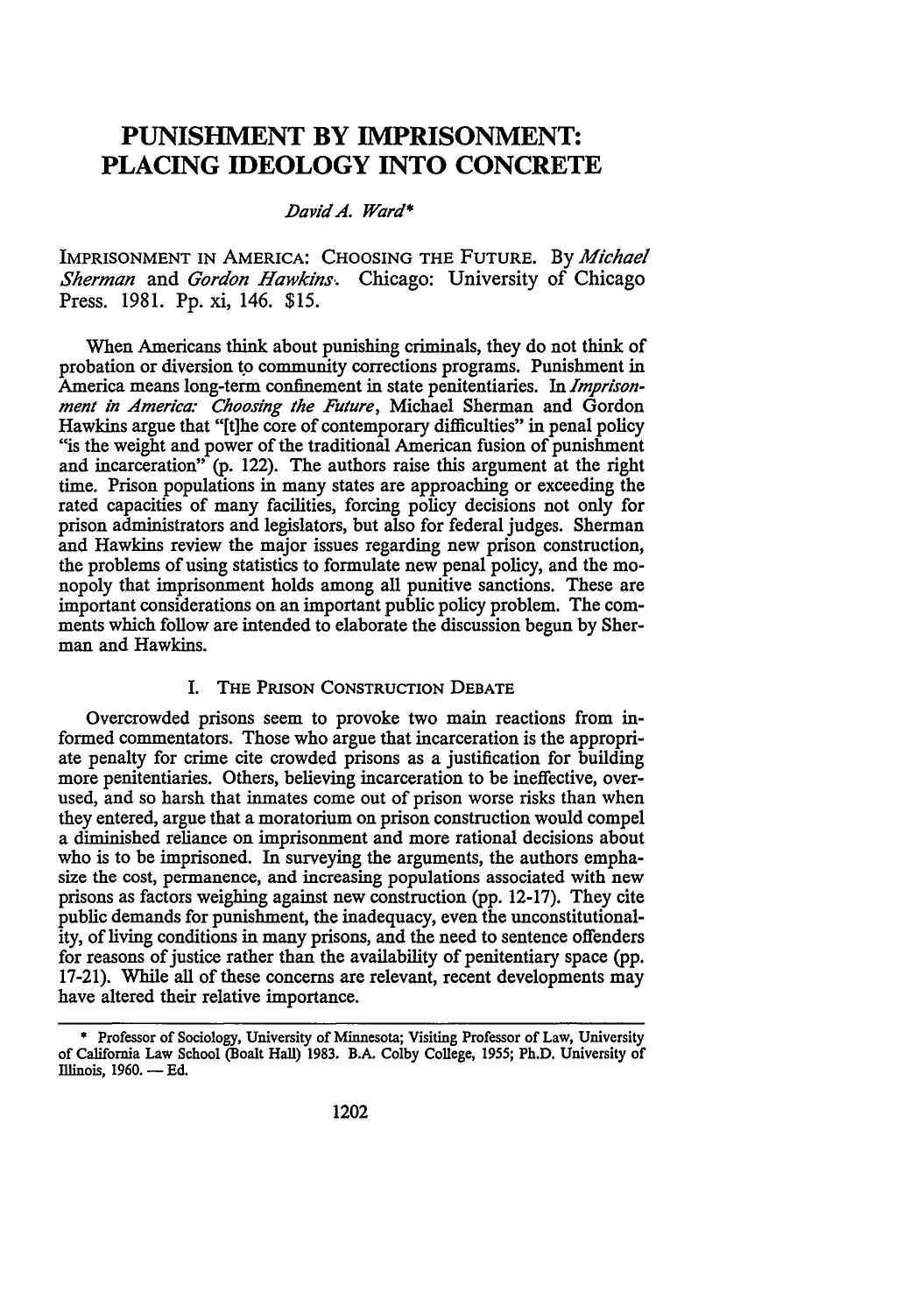Since the publication of *Imprisonment in America* in 1981, one of the key considerations in the debate has gained considerable importance: the effect of the current economic recession on capital outlay projects. Legislators in many states find themselves confronted by citizens who demand that something, meaning imprisonment, be done to curb perceived increases in crime at the same time that proposing tax increases is regarded as political folly. The federal government, even under a president dedicated to law and order, has shown little willingness to translate the need to reduce crime into funds for prison construction. President Reagan's Task Force on Violent Crime recommended that the federal government help the states ease their overcrowding problems, but rather than give money to the states, it proposed to make available abandoned military bases "on an interim and emergency basis only."l

The states have responded to this fiscal pressure in several ways. Some have scrapped their plans to close old prisons; San Quentin, for example, still contains more than three thousand prisoners, despite the efforts of several governors, including Ronald Reagan, to replace it. When the Federal Bureau of Prisons abandoned its costly old medium security prison at Mc-Neil Island, Washington, the State of Washington moved in and claimed it as a needed resource. Where the decision on financing new facilities has gone to the voters, the results have been mixed; Michigan rejected a proposed tax increase to build more prisons while California voters approved a \$495 million bond issue to underwrite the costs of new prison construction. In the interim, California is giving inmates one day off their sentences for each day that they work for eight hours and maintain a clear conduct record. The state also will establish two tent cities of one thousand inmates each on the grounds of San Quentin and Chino Prisons. Several thousand more inmates will be housed in " 'temporary' metal compounds similar to World War II prisoner of war camps" at Soledad, Vacaville, and Chino.<sup>2</sup> When conditions such as these prevail, it would seem most unlikely that funds can be found to improve existing facilities rather than to expand the total capacity of the system. In arguing that the limited resources available be allocated to improving current facilities rather than adding new capacity (p. 101), one must now take into account the new economic, as well as political, reality.

Of course, more prisons make sense only if we accomplish something by incarcerating offenders. One of the principal arguments against prison construction, aside from cost and permanence, is simply that this country has accumulated more than 150 years of experience with prisons and almost all of it has been bad. Prisons have failed as agencies of criminal rehabilitation, whether that aim was to be accomplished by solitary contemplation in the early Pennsylvania and Auburn prisons or with the help of social workers and psychologists in more recent history.3 Nor have prisons achieved any degree of specific deterrence; offenders have returned to prisons in

2. Bancroft, *A Plan lo Ease Prison Crowding,* S.F. Chronicle, Feb. 3, 1983, at 7, col. 1.

<sup>1.</sup> ATTORNEY GENERAL'S TASK FORCE ON VIOLENT CRIME, U.S. DEPT. OF JUSTICE, FI-NAL REPORT 10 (Aug. 17, 1981).

<sup>3.</sup> *See, e.g.,* Martinson, *What Works? Questions and Answers About Prison Reform,* 35 Pua. INTEREST 22 (1974).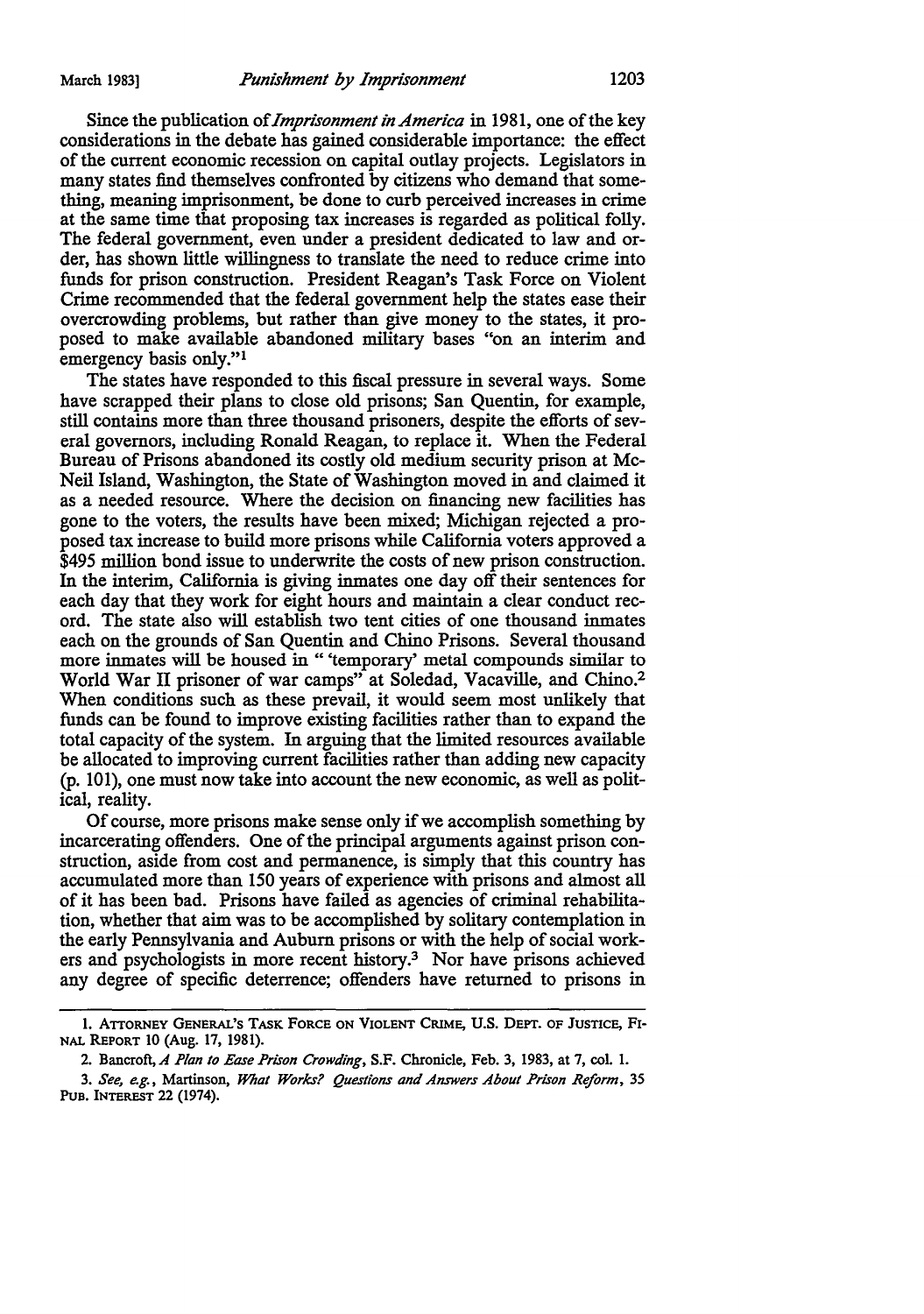which sanitation, food, heat, ventilation, medical services, and treatment by guards have been so inadequate or abhorrent that prison conditions themselves have constituted reform issues throughout American penal history.

Even in today's prisons with basic human needs and services provided and guard brutality an infrequent occurrence, the punitive aspects of doing time can be measured by the number of inmates who require or demand confinement in protective custody, by the frequency of assaults, and by the body counts associated with "disturbances" such as those at Attica, the New Mexico State Prison, and the maximum security prisons of many other states. For many American inmates, life in prison is characterized by the daily prospect of exploitation by or armed combat with members of the Mexican Mafia, the Nuestra Familia, the Black Guerilla Family, the Aryan Brotherhood, and groups representing American Indians, Cubans, Hells Angels and other local gangs, interest groups, and collectivities.

Inmates in all prisons are divided along lines of race and ethnicity and by the competition among cliques, groups, and organizations seeking to control drug traffic. When the rate of violence is such that any inmate can become a victim simply because of his race, ethnicity, or physical appearance, and not because of any action he has taken against another inmate, when inmates realize that the prison staff cannot protect them from  $-$  to use the word currently in vogue with prison administrators  $-$  the "predators" - long-term confinement in protective custody becomes a preferred alternative to remaining in the general population, and few complaints are heard when entire prisons are placed in lock-down status. If penal confinement is intended to deter crime because it is a harsh and punitive experience, few inmates in today's maximum security prisons should be recidivists.

But if prisons do little to deter and rehabilitate, they do serve other plausible penal objectives. For retributionists who contend that the consequences of criminal activity should be unpleasant,<sup>4</sup> American prisons have done the job. Similarly, those who support the proposition that prisons effectively incapacitate their inhabitants are on firm ground. Very few men escape from prisons, leaving only the question of whether theft, robbery, rape, and assault against inmates and staff count as real crimes.

Sherman and Hawkins urge policymakers to consider the conflict over these justifications for punishment, not only because they believe we are at a critical juncture in the prison construction debate, but also because we know enough about the costs and benefits of imprisonment to plot a new course in penal policy. The authors caution, however, that decisionmakers should guard against the inclination of our technologically-oriented society to rely on counts and statistical correlations to identify the besr policies. They add the further caveat that, since Americans are hard pressed to think of anything but the death penalty and prisons when they think of punishment, moving public opinion and public policy from this mental set will require creativity and political courage. These are important considera-

<sup>4.</sup> Liberal commentators searching for a replacement for the rehabilitation rationale widely approved of the retribution model early in the past decade. *See, e.g.,* A. VoN HIRSCH, DOING JUSTICE (1976).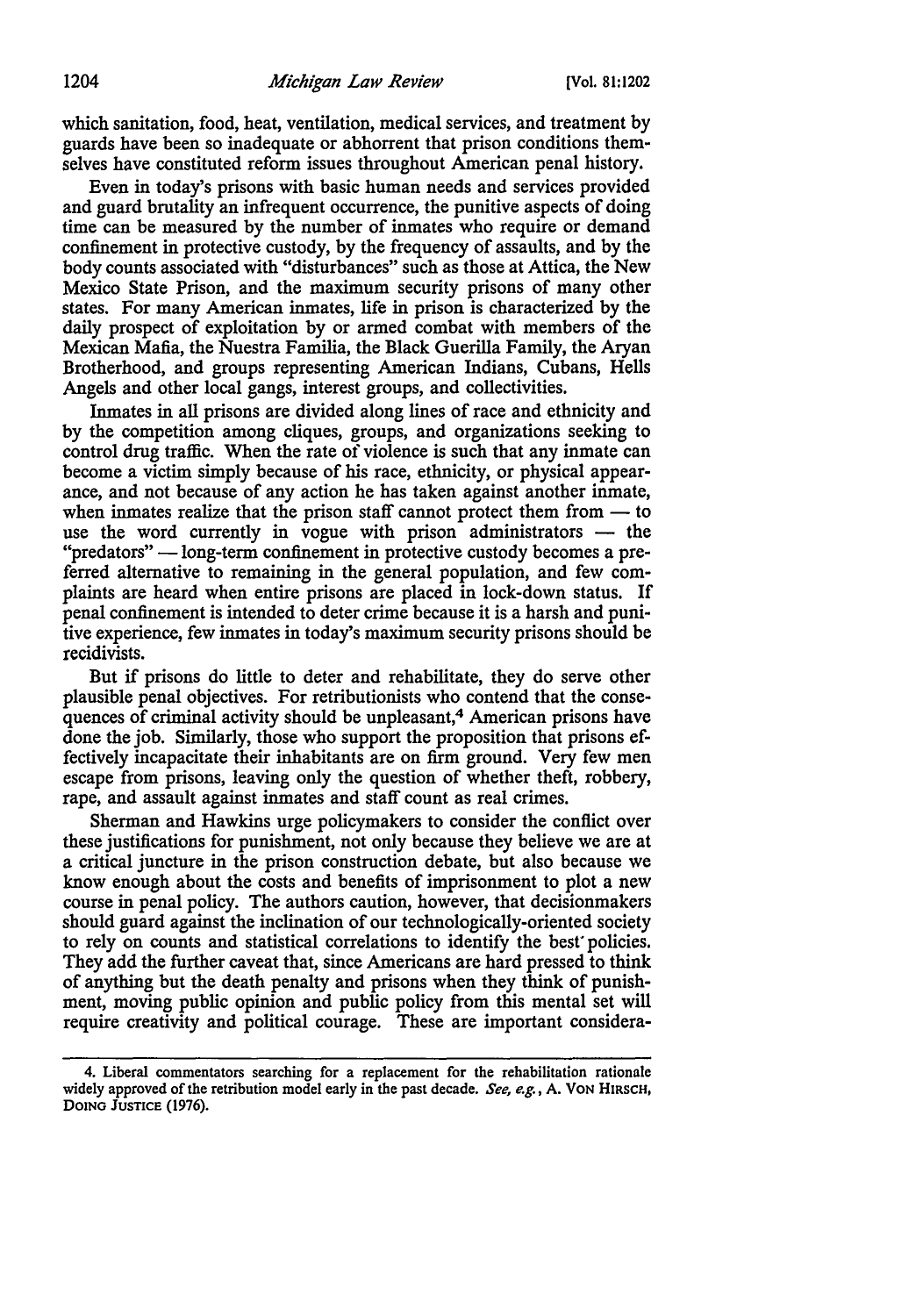tions, and the following comments are intended to elaborate the discussion begun by Sherman and Hawkins.

#### II. STATISTICS AS THE BASIS OF PENAL POLICY

In a chapter entitled "The Numbers Game" (pp. 25-47), Sherman and Hawkins refer to such measures as the number of prisoners, prison capacity, square feet per prisoner, time served, and rate of jail and prison confinement per 100,000 population. These numbers are used to identify problems such as overcrowding, which in tum may be related to "riot potential." The authors note that one should be cautious in drawing conclusions about the effects of density and crowding since these are subjective problems. The prison environments in other democratic countries make this abundantly clear. For example, at Fuchu Prison outside of Tokyo, Japan's most secure prison, groups of twelve to fourteen inmates live together in rooms little larger than one would find in a good hotel; the rooms are bare except for a low table around which inmates sit cross-legged on the floor. At night tatami mats for sleeping are spread next to each other on the floor. For Japanese inmates, these accommodations do not provoke complaints of overcrowding or demands for single cells. Indeed, punishment in Japanese prisons may consist of taking an inmate away from his group and putting him in a single cell.

Just how American prisoners really feel about such aspects of confinement as crowding, privacy, and noise has not been the subject of much research. Answers to the question of what specific elements compose the punitive aspect of penal confinement are provided by white, middle-class, college-educated legislators, prison administrators, lawyers, and others of the professional class. Recently, however, researchers have begun to assess empirically the quality of life in American prisons. Hans Toch attempted to measure stress in the prison environment through a "prison preference inventory" which took into account the following factors: privacy (absence of environmental irritants such as noise and crowding), personal safety and structure (clear-cut rules, orderly and predictable events), support (reliable, tangible assistance from significant others), emotional feedback (appreciation and concern from others), social stimulation (opportunities for social interaction, companionship), activity ( opportunities to fill time and be distracted from everyday concerns), and freedom (the need for opportunities for individual autonomy and decisionmaking).<sup>5</sup> Lawrence Greenfeld of the National Institute of Justice surveyed every state and federal prison in America in 1978 using an "Index of Confinement Conditions" to provide data to compare prisons and to make comparisons among states. Greenfeld developed measures of prison environments including density (the proportion of inmates living in less than sixty square feet per person), deviance within the facility (the proportion of the population specially housed in disciplinary or protective custody units), freedom of movement (the average of hours per day for an inmate confined to a housing unit and the proportion of inmates classified as maximum security), access to services (the proportion of staff classified as service providers and its ratio to the inmate popula-

<sup>5.</sup> H. TOCH, LIVING IN PRISONS: THE ECOLOGY OF SURVIVAL 16-17 (1977).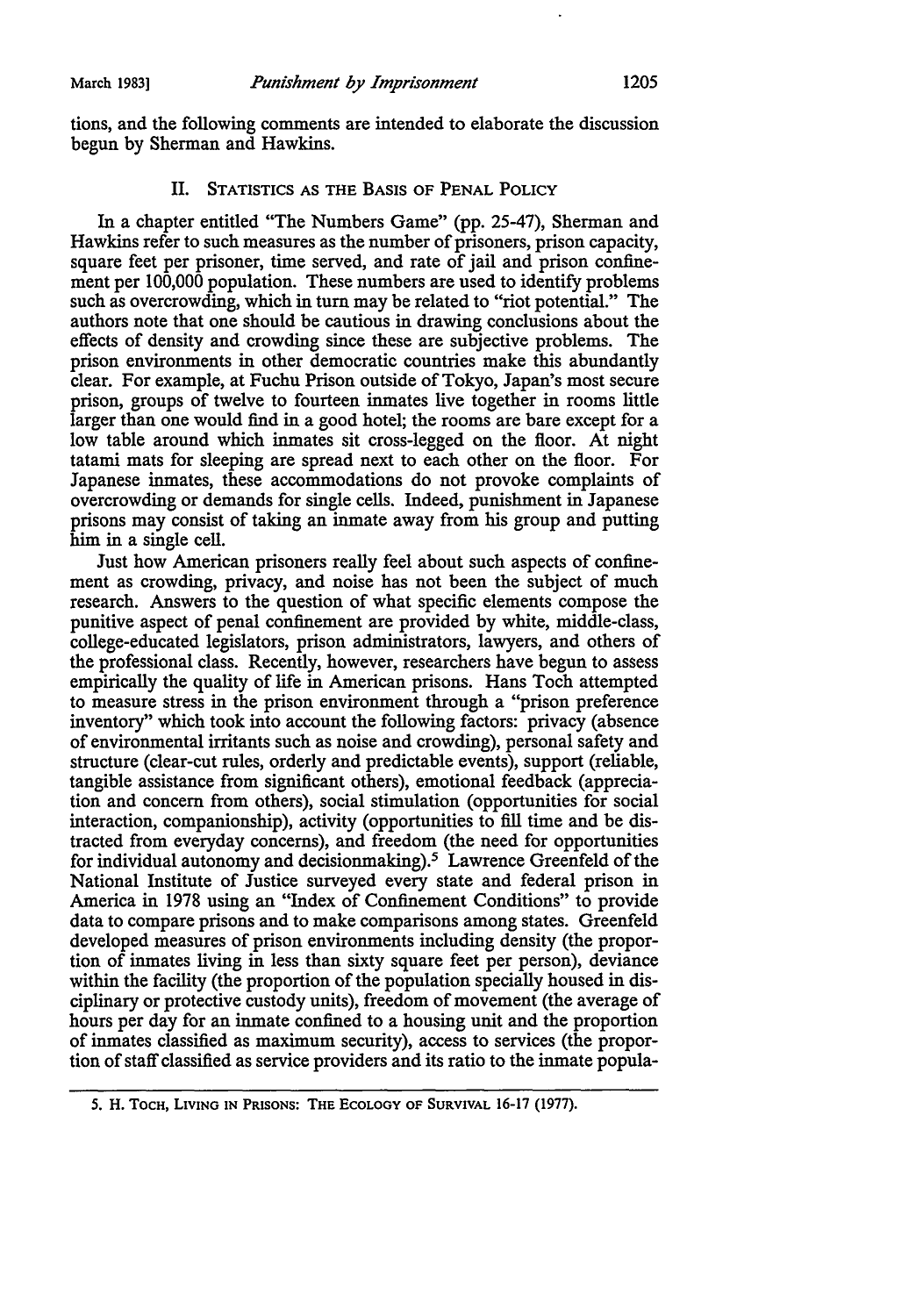tion), and expenditures per inmate.<sup>6</sup> A major survey of American jails and prisons which included attention to that condition of confinement called "overcrowding" was undertaken by Mullen, Carlson, and Smith.<sup>7</sup> This study reviewed such issues as cell versus dormitory living space, cell size, and number of occupants and cited the standards proposed by federal courts, by the American Bar Association, by the American Correctional Association, by the National Clearinghouse for Criminal Justice Planning and Architecture, and by the Justice Department's *Federal Standards for Corrections*.<sup>8</sup> Value judgments are, of course, evident in the selection of areas for investigation, the criteria by which stress and other prison conditions are measured, and the standards by which prisons are judged. Toch's scales, Greenfeld's indices, and the standards cited in the report by Mullen and her associates represent concepts of mental and physical well-being that may or may not be the same indicators that inmates might select if they were asked to identify the features of imprisonment they find the most annoying, most difficult, and most dangerous. The irony of life in many American penitentiaries today is that so many inmates, particularly young, white inmates, are in the same position as the weaker and more vulnerable segments of the urban citizenry at large. Like children, the elderly, and females, these inmates confront on a daily basis the threat of loss of their personal property and the prospects of physical violence and sexual assault. And as citizens try to find safety in their locked apartments and houses, a growing number of prisoners seek the same security in protective custody and accept, often with relief, the lock-downs of entire prisons.

How inmates and prison staff assess the quality of life in maximum security prisons in four different regions of the United States is the subject of a study by the author and two colleagues, Herman Milligan and Constance Osterbaan-Milligan. In the first phase of this study, lengthy interviews were held with randomly selected samples of inmates and staff members in which the respondents were asked to identify the most serious problems in their prisons and to discuss in considerable detail relationships between inmates of all racial and ethnic groups. Inmates were asked, for example, about aspects of daily living such as their preference in friends, clothing styles, food, music, and personal appearance, as well as their assessment of the degree to which individuals or groups were able to monopolize telephones, recreational equipment, and preferred locations in visiting rooms, cellblocks, the dining room, and the yard. Using this interview data as a base, surveys were constructed and then administered to the inmate and staff populations at large, including all inmates who were confined in protective custody and punitive confinement units. Respondents were asked to fill out

<sup>6.</sup> L. *Greenfeld,Assersing Prison Environments: A Comparative Approach* 3-4 (N.I.J. June, 1980). Greenfeld's paper also includes references to the crowding literature which relate the effects of prison density/crowding to problems such as complaints of illness and rules violations.

<sup>7.</sup> J. MULLEN, K. CARLSON & B. SMITH, AMERICAN PRISONS AND JAILS: SUMMARY FIND• INGS AND POLICY IMPLICATIONS OF A NATIONAL SURVEY (1980).

<sup>8.</sup> Recent books dealing with stress in prison include N. PARISI, COPING WITH IMPRISON· MENT (1982); THE PAINS OF IMPRISONMENT (R. Johnson & H. Toch eds. 1982); L. BOWKER, PRISON VICTIMIZATION (1980). *See also* d'Atri, *Measuring Stress in Prison,* in CONFINEMENT IN MAx!MUM CUSTODY 27 (D. Ward & K. Schoen eds. 1981).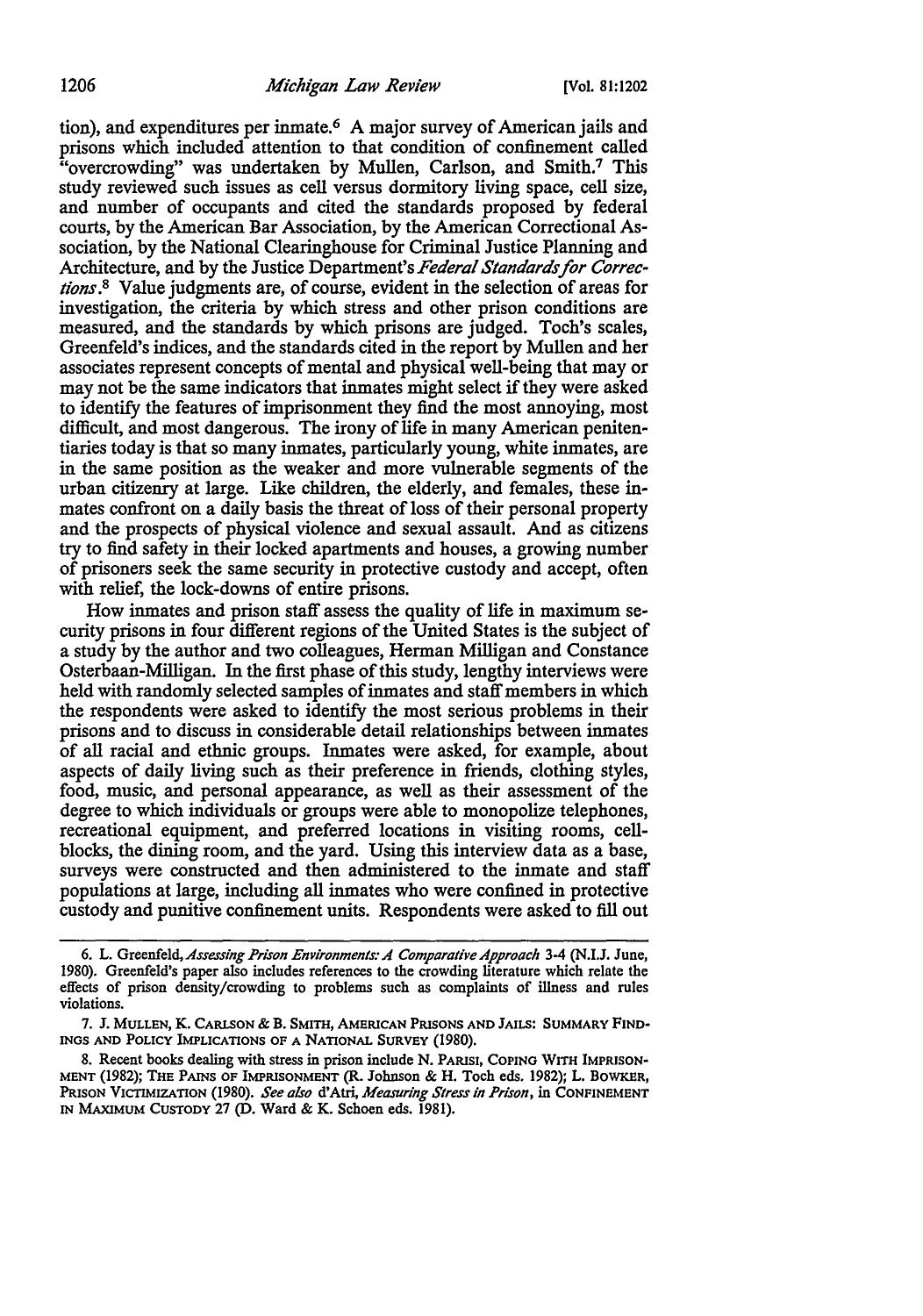a victim survey, to answer questions about the reasons for inmate violence and sexual assault and to indicate the degree to which they felt staff had control over the inmates. They were also asked to select from a list of eighteen items those actions that inmates of each racial and ethnic group in the prison might take that annoyed them most and to answer questions about gangs, cliques, organizations, and cultural groups that had been identified in each prison. Finally, they responded to a series of items that were intended to measure racism, alienation, and inmate loyalty and solidarity. Interviews and surveys of staff members focused not only upon their perceptions of inmate relations and problems of daily living but also on the

degree to which the employees felt safe in their daily work.<sup>9</sup> This study and others cited or underway should help to bridge the gap between the speculations and imaginings of penal policy-makers who are inexperienced in living in prisons about those features of penal confinement that are most unpleasant for the people who must do the time. Policymakers will have to consider the possibility that imprisonment might be for some inmates an experience more damaging than they can imagine, but for other inmates it may simply be the continuation of an existence and even a lifestyle that began in other coercive settings and in the neighborhoods from which they came. Which inmates are affected, and in what specific ways, by long and short terms of confinement in American jails and prisons is still an open empirical question 150 years after the Auburn and Pennsylvania prison experiments were begun. What is clear is that penal confinement cannot be expected to have the same effect on all offenders whether that effect is intended to be corrective or simply punitive.

#### III. THE AMERICAN PREOCCUPATION WITH IMPRISONMENT AS THE PENAL SANCTION OF CHOICE

Sherman and Hawkins contend that "except for their ambivalent and intermittent support of capital punishment, Americans have *always* given imprisonment a monopoly over other forms of serious punishment. It has always been the currency of American criminal justice" (p. 186) (emphasis in original).<sup>10</sup> The authors review the rather gloomy historical basis for what they label "the 'monomania' of the penitentiary," but conclude that recent developments suggest some hope for change. The signs of change include the debate about the purposes of imprisonment, that has been forced by the demise of the rehabilitative ideal; the increase in the number of offenders being sent to prison; and the economic realities that have forced policymakers to reconsider, if not necessarily change, their proclivity to punish every offender by imprisonment. These circumstances suggest that alternatives to incarceration will be considered because they will have to be considered. The problem for Sherman and Hawkins, and for all

<sup>9.</sup> The first phase of this study is reported in D. Ward, **H.** Milligan, C. Osterbaan-Milligan & A. Calabrese, *The Stillwater Transition Study* (National Institute of Corrections, June, 1980). The current study is funded by the National Institute of Justice grant number U.S.D.J. 81-IJ-**CX-0065.** 

<sup>10.</sup> For background on the history of imprisonment in America, see generally D. ROTH-MAN, THE DISCOVERY OF THE AsYLUM (1971); Hirsch, *From Pillory to Penitentiary: The Rise of Criminal Incarceration in Early Massachusetts,* 80 MICH. L. REV. 1155 (1982).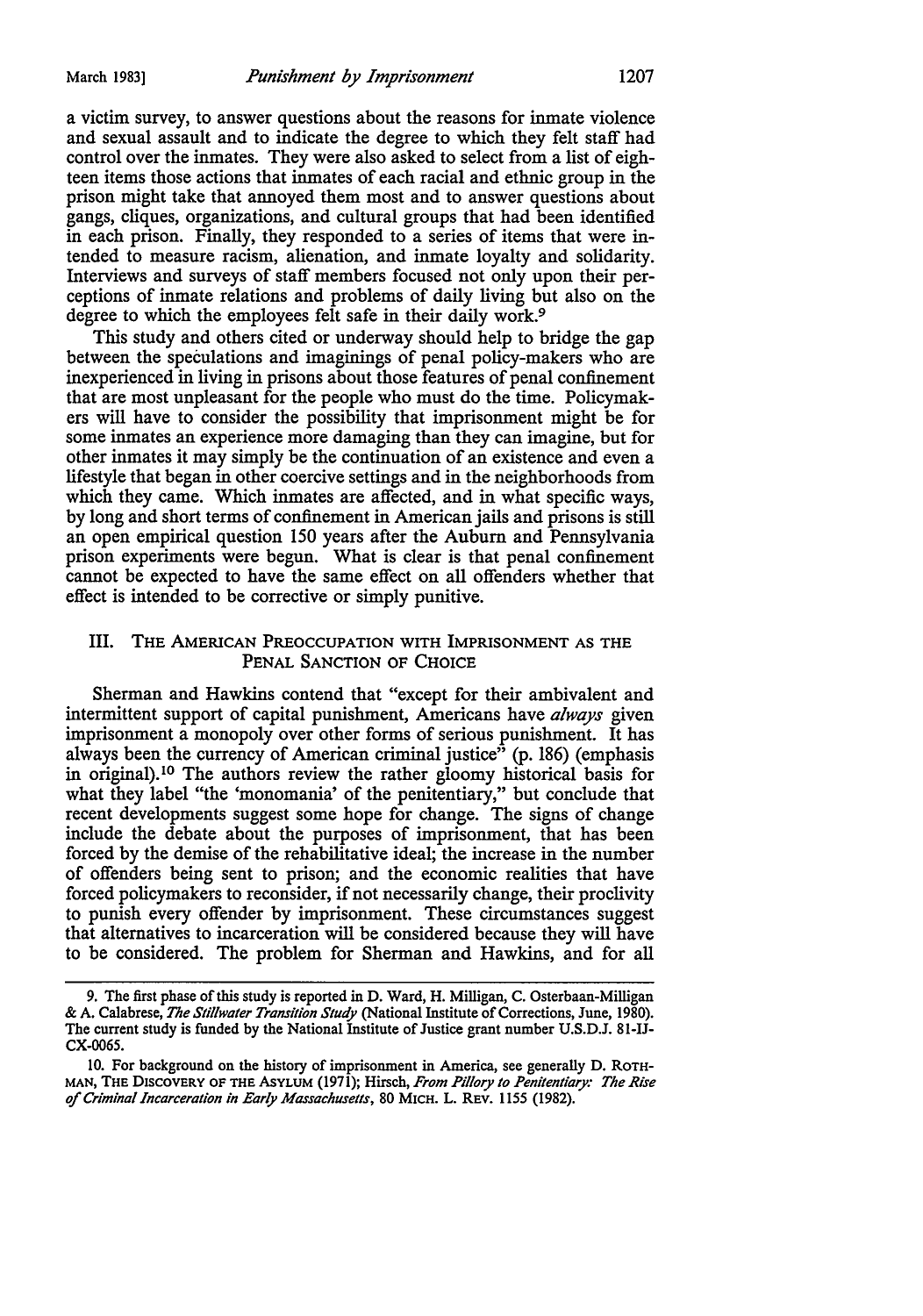others who propose that we do something different, is to identify alternatives than can be accepted given our long history of defining imprisonment as the only punishment that counts.

What, exactly, *are* those punishments in the middle range, those alternatives to incarceration that should be applied to those offenders who should not go to prison? Here the experience of other nations more developed in terms of penal policy may be helpful.<sup>11</sup> The Swedish experiment in "intensive supervision," essentially an effort to provide a high degree of police and parole officer surveillance of the daily activities of offenders in the community, may be a politically viable alternative in America, since it combines assistance in the forms of employment and treatment for chemical dependency where needed with genuine police surveillance. This surveillance, in turn, with all of its invasions of privacy and restrictions of activity,

One of the virtues of the European system is that the authorities enjoy a wide range of options for the punishment of each offender. Sweden, for example, has prisons for short term property offenders, prisons for offenders with chemical dependency problems, prisons from which inmates leave each day to attend a local university, several factory prisons in which inmates earn close to market wages, prisons from which inmates go out each workday to jobs in the local community, prisons for long-term offenders with mental health problems, and several small capacity, high security prisons for persons who have committed serious crimes or who are regarded as posing serious management problems. In short, Swedish prison officials have a range of physical plant and program options at their disposal that American state officials would have if county jails, farms, and workhouses were under state authority - as they are in a few states with relatively small prison populations, such as Alaska, Delaware, and Vermont. These states are important as examples showing that county and state correctional facilities can be integrated advantageously and without a revolution. In a large state  $-$  say, California - a combined state and county penal system would allow for facilities which would house only drug-dependent offenders, facilities which would house only inmates who are now seeking refuge in protective custody, facilities only for "predators," facilities for long-term offenders who quietly do their time, facilities for short-term offenders who are "management problems," facilities located close to every inmate's home town which could facilitate family and community contacts, and possibly, if inmates elected to choose this option themselves, separate facilities for inmates who prefer to live only with members of their own racial or ethnic group.

The advantage of the diverse American system is that it is more open to reform than the integrated bureaucracies characteristic of European penal systems. Indeed, European reformers complain that substantial changes rarely develop from within these highly bureaucratized systems. Reform in American prisons, beyond the usual well-intentioned tinkering, has usually resulted from a combination of factors -- a scandal of some sort, a reform-minded governor, and the recommendation of a blue-ribbon commission to seek new leadership from outside the state bureaucracy. These circumstances created the opportunity for Jerome Miller to close the youth prisons in Massachusetts, for Tom Merton to bring to the attention of the public and the federal courts the corruption and brutality of the Arkansas prison system, and for David Fogel to start the process of making the Minnesota Department of Corrections the American penal system which closest approximates the hallowed Swedish model.

Whether this sort of flexibility is enough to justify fifty separate penal systems going their fifty separate ways is an open question. But the benefits of less hierarchical organization, as well as the costs, should be kept in mind in the formulation of policy.

<sup>11.</sup> It should be noted that the structure of European penal systems varies greatly from that of the United States. America has a federal prison system, fifty state prison systems, thousands of county-operated jails and work-houses, and a judicially supervised system of probation and parole. From a Western European perspective, the absence in this country of any overall penal policy to provide guidelines for all major issues from prison construction to the types of programs to be offered in the prisons, the number of penal systems organized and acting according to their own local mandates, and the absence of centralized authority over jails, prisons, and probation and parole departments constitute part of a lesson on how *not* to operate a penal system.